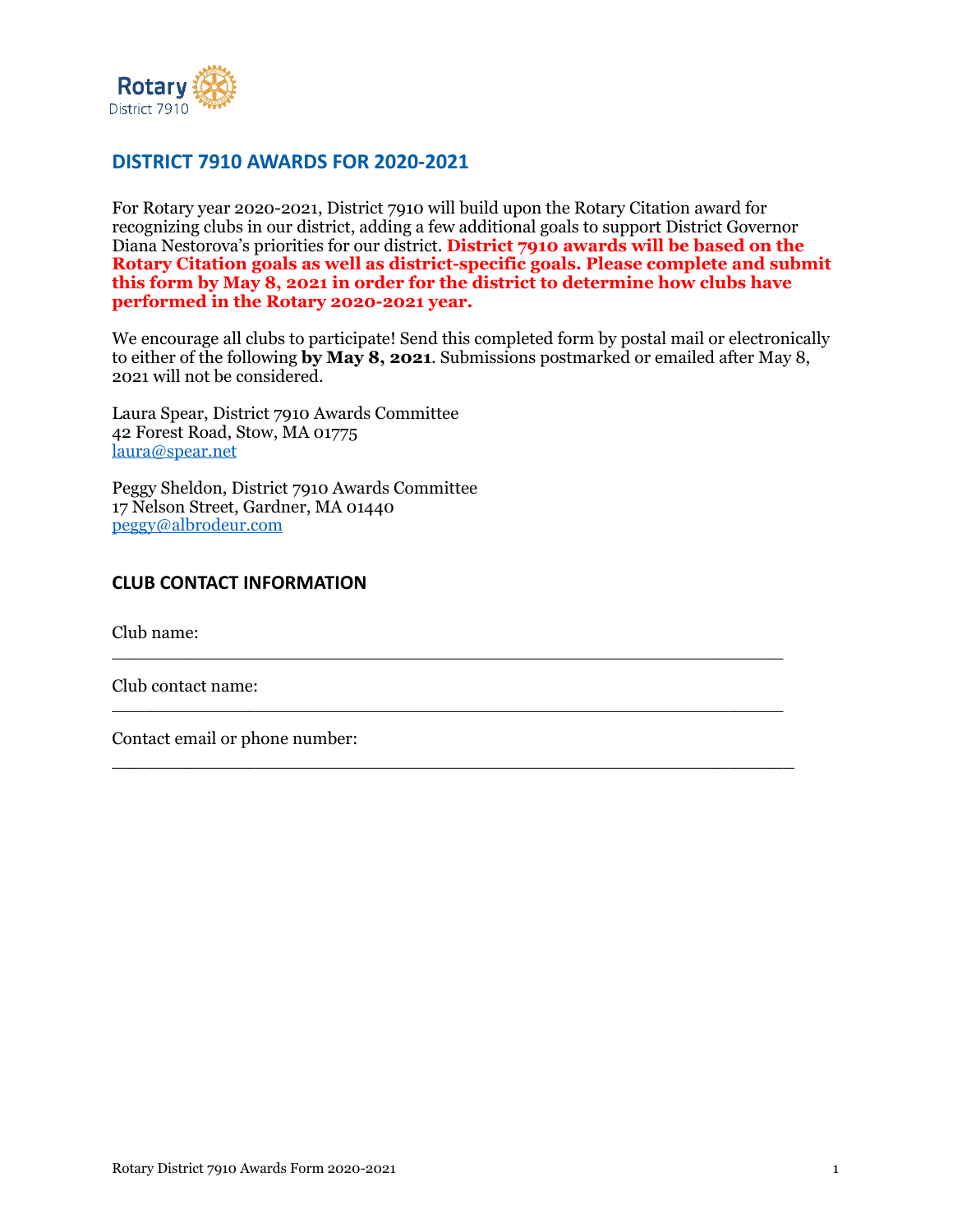## **PART 1: ROTARY CITATION GOALS**

The **Rotary Citation** recognizes Rotary clubs that support our strategic priorities by completing certain activities. Clubs have the entire Rotary year to achieve the citation's goals. **For district recognition, please indicate which goals you have achieved by May 8, 2021.** We will assess the clubs with the most goals accomplished by May 8 for district recognition.

Beginning in 2020-21, Rotary club leaders can go into Rotary Club Central and select at least 13 out of 25 goals they wish to apply toward citation achievement. This flexibility allows clubs to choose the goals that are most relevant and achievable. In addition, many goals will be selfreported by marking "achieved" in Rotary Club Central.

To achieve the citation:

- Go to Rotary Club Central
- Review the 25 available goals
- Select at least 13 goals (or more than 50% of the available goals)
- Achieve those goals
- Report achievement in Rotary Club Central

Once you are in Rotary Club Central, navigate to the **Goal Center**, select the **year**, and click on the **All tab** to see the goals.

To submit an application for District 7910 recognition, you must also complete the following and submit it to Laura Spear and/or Peggy Sheldon as previously instructed.

| <b>RI</b> Goal                          | <b>RI</b> Goal Detail                                                                                                 | <b>Club Goal</b><br>(entered in<br><b>Club Central</b> ) | <b>Club Accomplishment</b><br>by May 8, 2021 for<br>District 7910<br>Recognition |
|-----------------------------------------|-----------------------------------------------------------------------------------------------------------------------|----------------------------------------------------------|----------------------------------------------------------------------------------|
| Club<br>membership                      | How many total members<br>does your club want by the<br>end of the Rotary year?                                       |                                                          |                                                                                  |
| Service<br>participation                | How many members will<br>participate in club service<br>activities during the Rotary<br>year?                         |                                                          |                                                                                  |
| New member<br>sponsorship               | How many members will<br>sponsor a new club member<br>during the Rotary year?                                         |                                                          |                                                                                  |
| Rotary Action<br>Group<br>participation | How many club members<br>will be members of at least<br>one Rotarian Action Group<br>(RAG) during the Rotary<br>year? |                                                          |                                                                                  |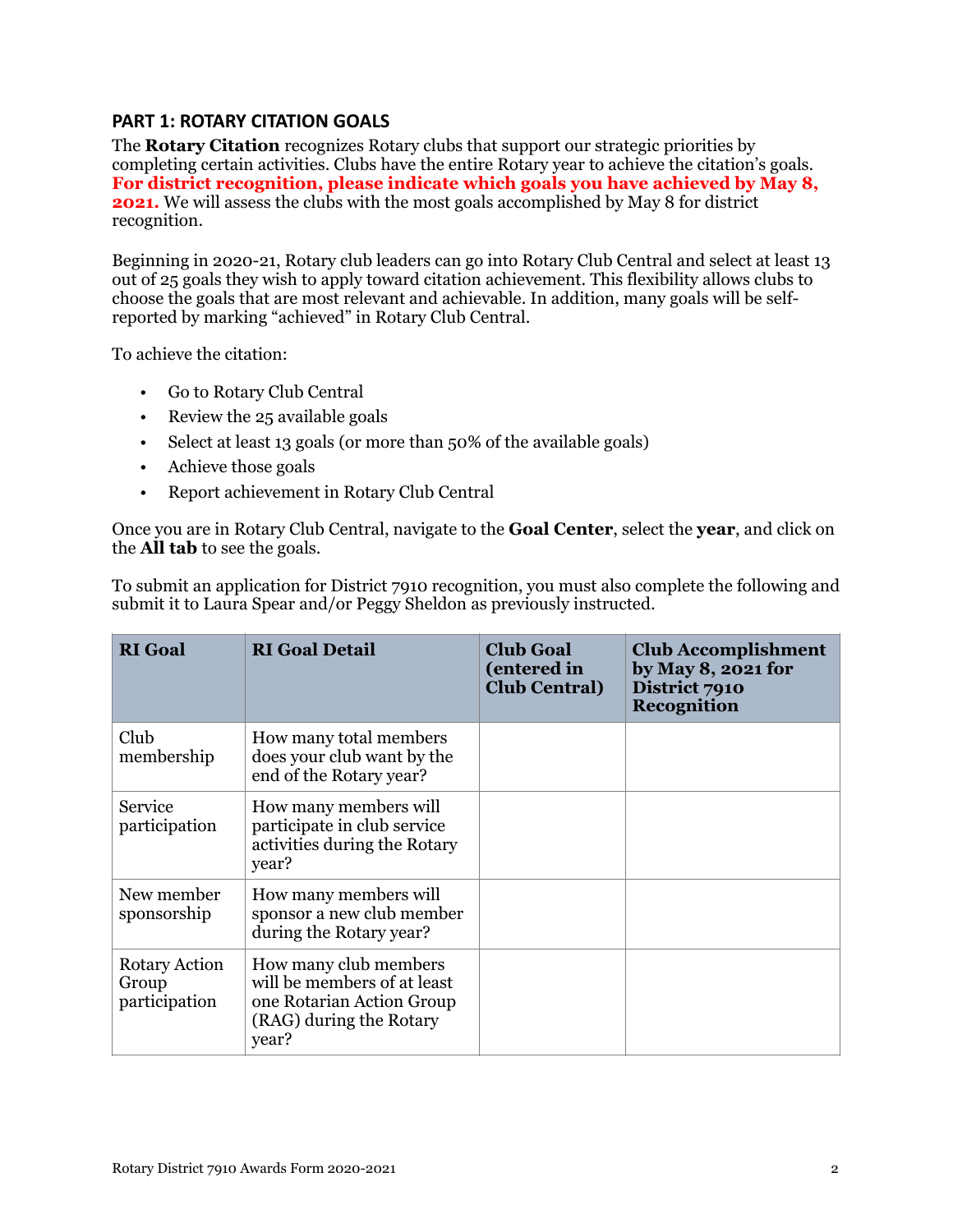| <b>RI</b> Goal                               | <b>RI</b> Goal Detail                                                                                                                                 | <b>Club Goal</b><br>(entered in<br><b>Club Central</b> ) | <b>Club Accomplishment</b><br>by May 8, 2021 for<br>District 7910<br>Recognition |
|----------------------------------------------|-------------------------------------------------------------------------------------------------------------------------------------------------------|----------------------------------------------------------|----------------------------------------------------------------------------------|
| Leadership<br>development<br>participation   | How many members will<br>participate in leadership<br>development programs or<br>activities during the Rotary<br>year?                                |                                                          |                                                                                  |
| District<br>conference<br>attendance         | How many members will<br>attend your district<br>conference?                                                                                          |                                                          |                                                                                  |
| Rotary<br>Fellowship<br>participation        | How many club members<br>will be members of a Rotary<br>Fellowship during the Rotary<br>year?                                                         |                                                          |                                                                                  |
| <b>District</b><br>training<br>participation | How many of your club's<br>committee chairs will attend<br>the district training<br>assembly?                                                         |                                                          |                                                                                  |
| Annual Fund<br>contributions                 | How much money will be<br>contributed to The Rotary<br>Foundation Annual Fund by<br>your club and its members<br>during the Rotary year?              |                                                          |                                                                                  |
| PolioPlus Fund<br>contributions              | How much money will be<br>contributed to The Rotary<br><b>Foundation PolioPlus Fund</b><br>by your club and its<br>members during the Rotary<br>year? |                                                          |                                                                                  |
| Major gifts                                  | How many single outright<br>donations of US\$10,000 or<br>more will be made by<br>individuals associated with<br>your club during the Rotary<br>year? |                                                          |                                                                                  |

## **PART 2: DISTRICT 7910 GOALS**

Even if your club is not able to meet at least 13 of the Rotary Citation goals, your club should focus on the following district goals.

### **MEMBERSHIP**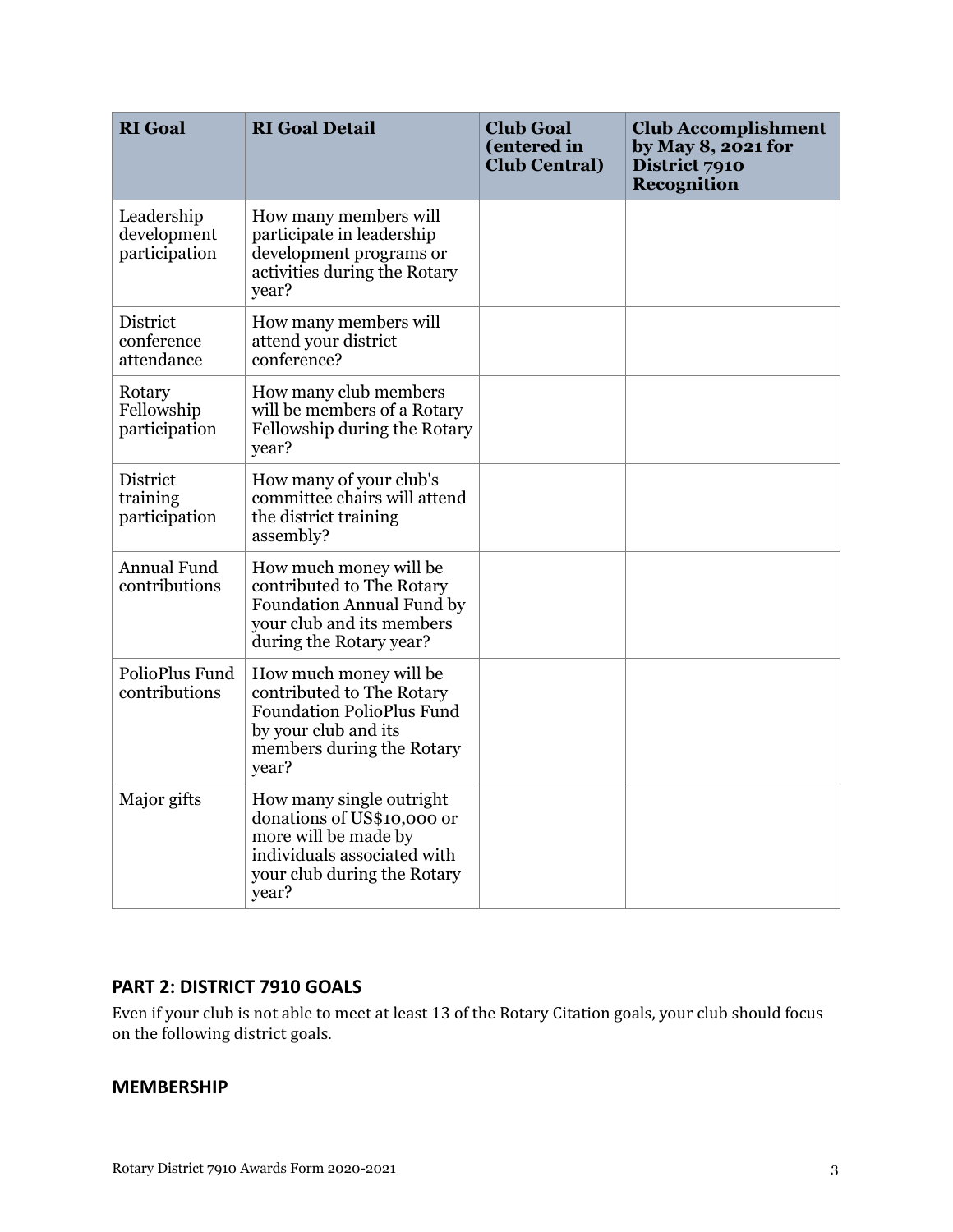In addition to the Rotary Citation goals for Membership:

- Achieve a net gain in active membership to increase the size of your club: **ten points per** new active member (net)
- Maintain or improve your club's retention of current and new members: **fifty points for at least 75% of your 2019-2020 members remaining as Rotarians**
- Have members participate in service projects: **one point per percentage of member involvement** For example, a club of 25 members has 20 members participate in at least one service
- project  $(80\%) = 80$  points. Sponsor or co-sponsor a new club: **500 points for each new club**

Points for Goals Achieved: \_\_\_\_\_\_\_\_\_\_\_\_\_\_\_\_\_\_\_\_\_\_\_\_\_\_\_\_\_\_\_\_ 

### **PUBLIC IMAGE**

In addition to the Rotary Citation goals for public image:

- Use the "new" Rotary logo or a club version of the new logo in all of your communications and materials, including flyers, website, Facebook page, etc. = 50 points \_\_\_\_\_\_\_\_\_\_\_\_\_
- Have a brand-compliant club brochure = **50 points (must provide example)**
- Have a website, Facebook page, or other social media platform that is updated at least once a month = 50 points (must provide URL)
- Use a People of Action image or ad on the club's digital platform = **50 points (must provide**) **URL or screen shot)** \_\_\_\_\_\_\_\_\_\_\_\_\_\_\_\_\_\_\_\_\_\_\_\_\_\_\_\_\_\_\_\_\_\_\_\_\_\_\_\_\_\_\_\_\_\_\_\_\_\_\_\_\_\_\_\_\_

Points for Goals Achieved: \_\_\_\_\_\_\_\_\_\_\_\_\_\_\_\_\_\_\_\_\_\_\_\_\_\_\_\_\_\_\_\_ 

#### **SERVICE**

In addition to the Rotary Citation goals for service:

- Complete a joint service project with another Rotary club = 15 points per project (must be **entered into Club Central on Rotary.org)**
- Complete a joint service project with a partnering, non-Rotary  $\text{club} = 20$  points per project **(must be entered into Club Central on Rotary.org)**
- \_\_\_\_\_\_\_\_\_\_\_\_\_\_\_\_\_\_\_\_\_\_\_\_\_\_\_\_\_\_\_\_\_\_\_\_\_\_\_\_\_\_\_\_\_\_\_\_\_\_\_\_\_\_\_ • Complete a joint service project with an Interact or Rotaract club = 20 points per project (must be entered into Club Central on Rotary.org)
- \_\_\_\_\_\_\_\_\_\_\_\_\_\_\_\_\_\_\_\_\_\_\_\_\_\_\_\_\_\_\_\_\_\_\_\_\_\_\_\_\_\_\_\_\_\_\_\_\_\_\_\_\_\_\_ • Complete hands-on service projects sponsored only by the club = 10 points per project **(must be entered into Club Central on Rotary.org)**

Points for Goals Achieved: \_\_\_\_\_\_\_\_\_\_\_\_\_\_\_\_\_\_\_\_\_\_\_\_\_\_\_\_\_\_\_\_ 

\_\_\_\_\_\_\_\_\_\_\_\_\_\_\_\_\_\_\_\_\_\_\_\_\_\_\_\_\_\_\_\_\_\_\_\_\_\_\_\_\_\_\_\_\_\_\_\_\_\_\_\_\_\_\_

#### **YOUTH**

In addition to the Rotary Citation goals for youth service:

- Number of students sent to RYLA = **10 points per student**
- \_\_\_\_\_\_\_\_\_\_\_\_\_\_\_\_\_\_\_\_\_\_\_\_\_\_\_\_\_\_\_\_\_\_\_\_\_\_\_\_\_\_\_\_\_\_\_\_\_\_\_\_\_\_\_ • Number of Interact clubs that the Rotary club sponsors = **50 points per Interact club**
- \_\_\_\_\_\_\_\_\_\_\_\_\_\_\_\_\_\_\_\_\_\_\_\_\_\_\_\_\_\_\_\_\_\_\_\_\_\_\_\_\_\_\_\_\_\_\_\_\_\_\_\_\_\_\_ • Number of Rotaract clubs that the Rotary club sponsors = 50 points per Rotaract club
- \_\_\_\_\_\_\_\_\_\_\_\_\_\_\_\_\_\_\_\_\_\_\_\_\_\_\_\_\_\_\_\_\_\_\_\_\_\_\_\_\_\_\_\_\_\_\_\_\_\_\_\_\_\_\_ • Number of joint activities with an Interact and/or Rotaract club = 100 points per meeting **(maximum 400)**  \_\_\_\_\_\_\_\_\_\_\_\_\_\_\_\_\_\_\_\_\_\_\_\_\_\_\_\_\_\_\_\_\_\_\_\_\_\_\_\_\_\_\_\_\_\_\_\_\_\_\_\_\_\_\_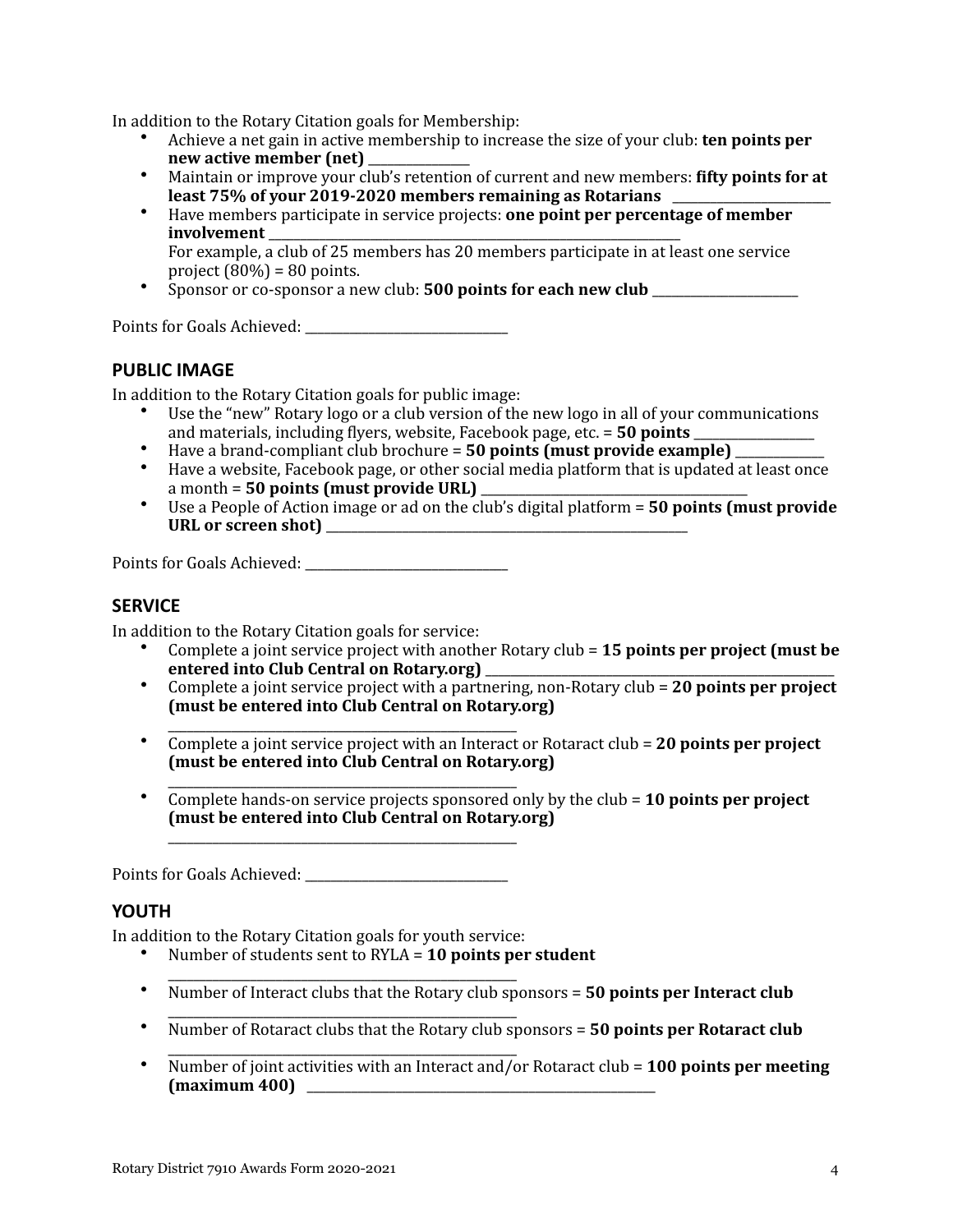Points for Goals Achieved: \_\_\_\_\_\_\_\_\_\_\_\_\_\_\_\_\_\_\_\_\_\_\_\_\_\_\_\_\_\_\_\_ 

#### **FOUNDATION**

In addition to the Rotary Citation goals for The Rotary Foundation:

- Meet club eligibility for a district grant = 25 points
- \_\_\_\_\_\_\_\_\_\_\_\_\_\_\_\_\_\_\_\_\_\_\_\_\_\_\_\_\_\_\_\_\_\_\_\_\_\_\_\_\_\_\_\_\_\_\_\_\_\_\_\_\_\_\_ • Sponsor a district grant = 7**5 points**
- Sponsor/lead a global grant = 200 points for each open global grant
- Support another club's global grant =  $100$  points per grant, max =  $400$  points
- \_\_\_\_\_\_\_\_\_\_\_\_\_\_\_\_\_\_\_\_\_\_\_\_\_\_\_\_\_\_\_\_\_\_\_\_\_\_\_\_\_\_\_\_\_\_\_\_\_\_\_\_\_\_\_\_\_\_\_\_\_\_\_\_\_\_\_\_\_\_\_\_\_\_\_\_\_ • Donations to The Rotary Foundation:
	- o Up to an average of \$100 per member **= 100 points** \_\_\_\_\_\_\_\_\_\_\_\_\_\_\_\_\_\_\_\_\_\_\_\_\_\_\_\_\_
	- o An average of \$101 - \$150 per member **= 150 points** \_\_\_\_\_\_\_\_\_\_\_\_\_\_\_\_\_\_\_\_\_\_\_\_\_\_
	- o More than an average of \$151 per member **= 200 points** \_\_\_\_\_\_\_\_\_\_\_\_\_\_\_\_\_\_\_\_\_\_\_\_

Points for Goals Achieved: \_\_\_\_\_\_\_\_\_\_\_\_\_\_\_\_\_\_\_\_\_\_\_\_\_\_\_\_\_\_\_\_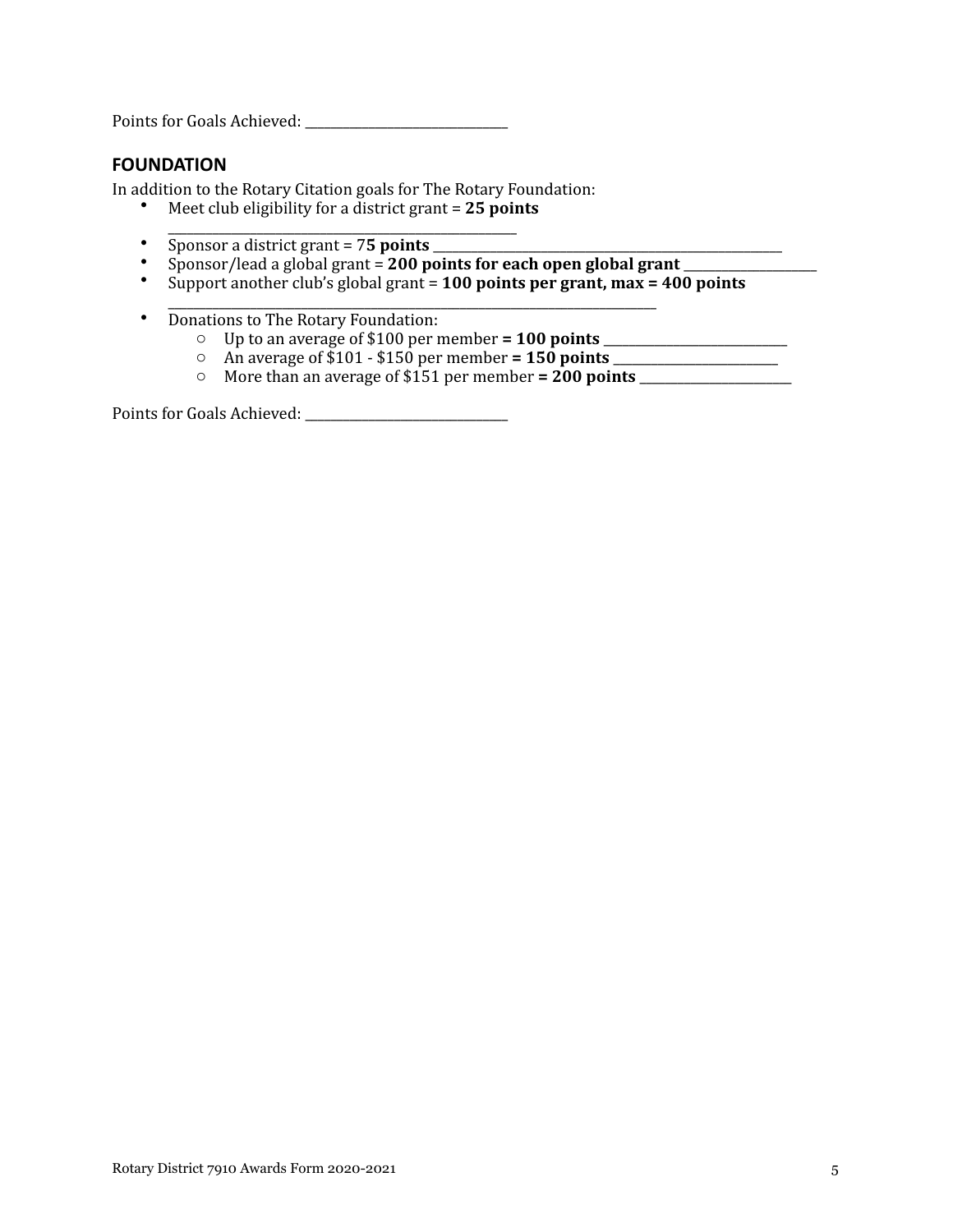## **DISTRICT 7910 UNSUNG HERO**

This award recognizes an unsung hero for your club. Please identify who should be recognized as an unsung hero for your club and why. (500 words maximum; otherwise, the proposal will be rejected.) Due May 8, 2021.

Club:

Contact and contact information:

Unsung Hero recommendation:

Why (500 words max):